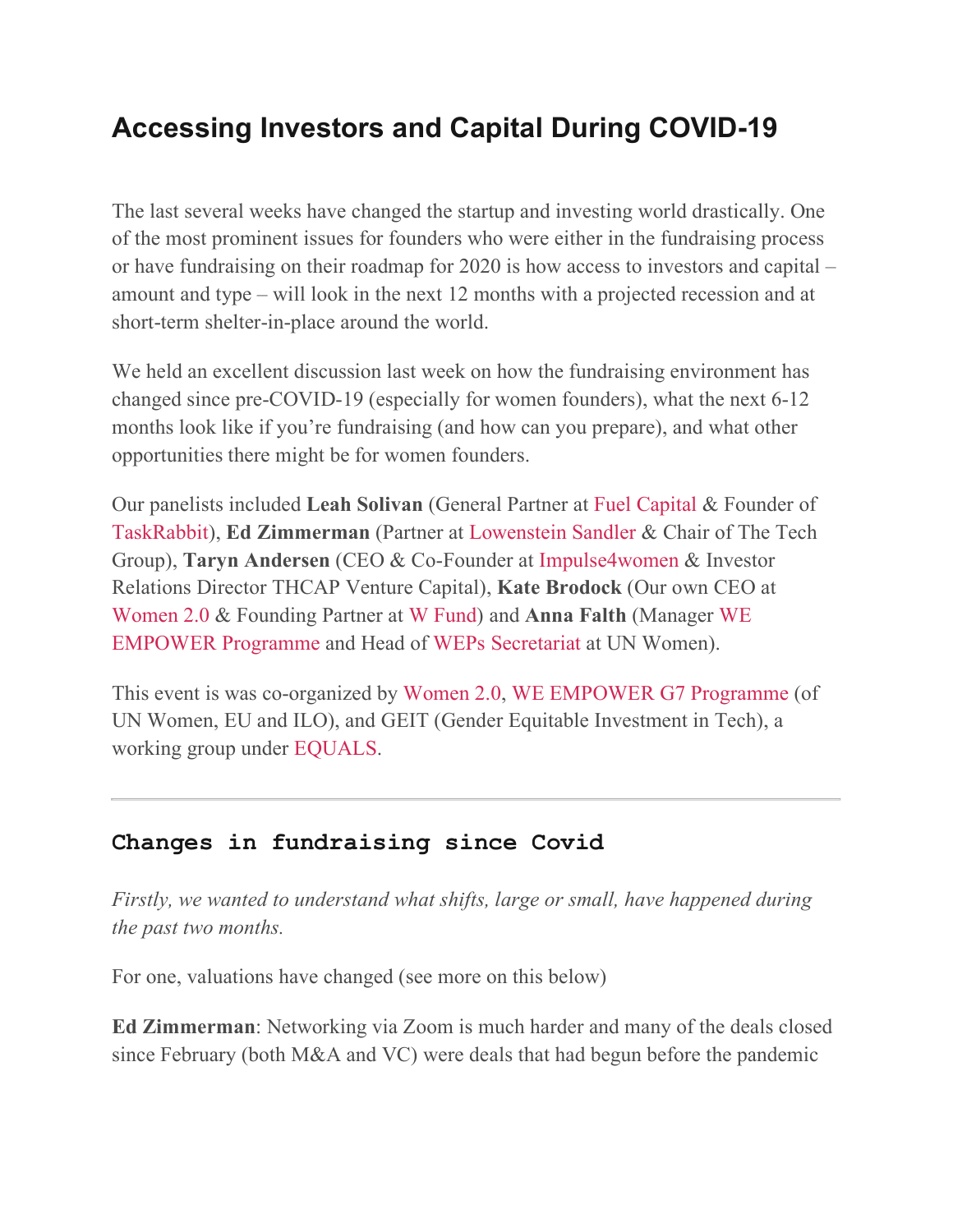(or at least before quarantine) or were "in network" deals (meaning the investors knew the founders already).

For people whose networks do NOT extend to the venture capital world, that is a disadvantage. Given the lack of diversity in the venture capital industry, this further disadvantages underrepresented founders. We need to find ways to overcome that problem— while investors initially focused on shoring up their own existing portfolio companies, it's time to get back to business. Investors are paid to deploy capital into new investors. While they are likely to bias toward existing network, there are opportunities to engage and get onto their radars. Unfortunately, that likely involves doing some research into who the right people are and what the thesis they pursue looks like. Engaging with them in genuine ways on social media and following up by email and zoom calls, for instance, may be a good way to jump above the noise and into their line of vision.

**Taryn Andersen**: The situation before Covid was very stable, and there was even quite a bit of joy in the investment sector. This has changed both positively and negatively.

Currently, we have startups that, due to the sector they're in, have completely stopped and are unable to keep their company alive due to the paralysis of, for instance, the tourism, restaurant or retail industries. They literally can't do anything until flights and travel resume, and restaurants and stores can reopen.

On the other hand, sectors such as Health Tech, EdTech, FinTech, Gaming, or Entertainment have become star players during this period, without forgetting applications where data collection is so important and has increased by 250% week.

Lastly, women are more present in sectors such as Health, Education, Food, Tourism, offering an opportunity to those them to gain market share and implement their project at a very receptive moment for those sectors.

### **Expectations as a founder in today's climate**

**Leah Solivan**: *A lot is changing.*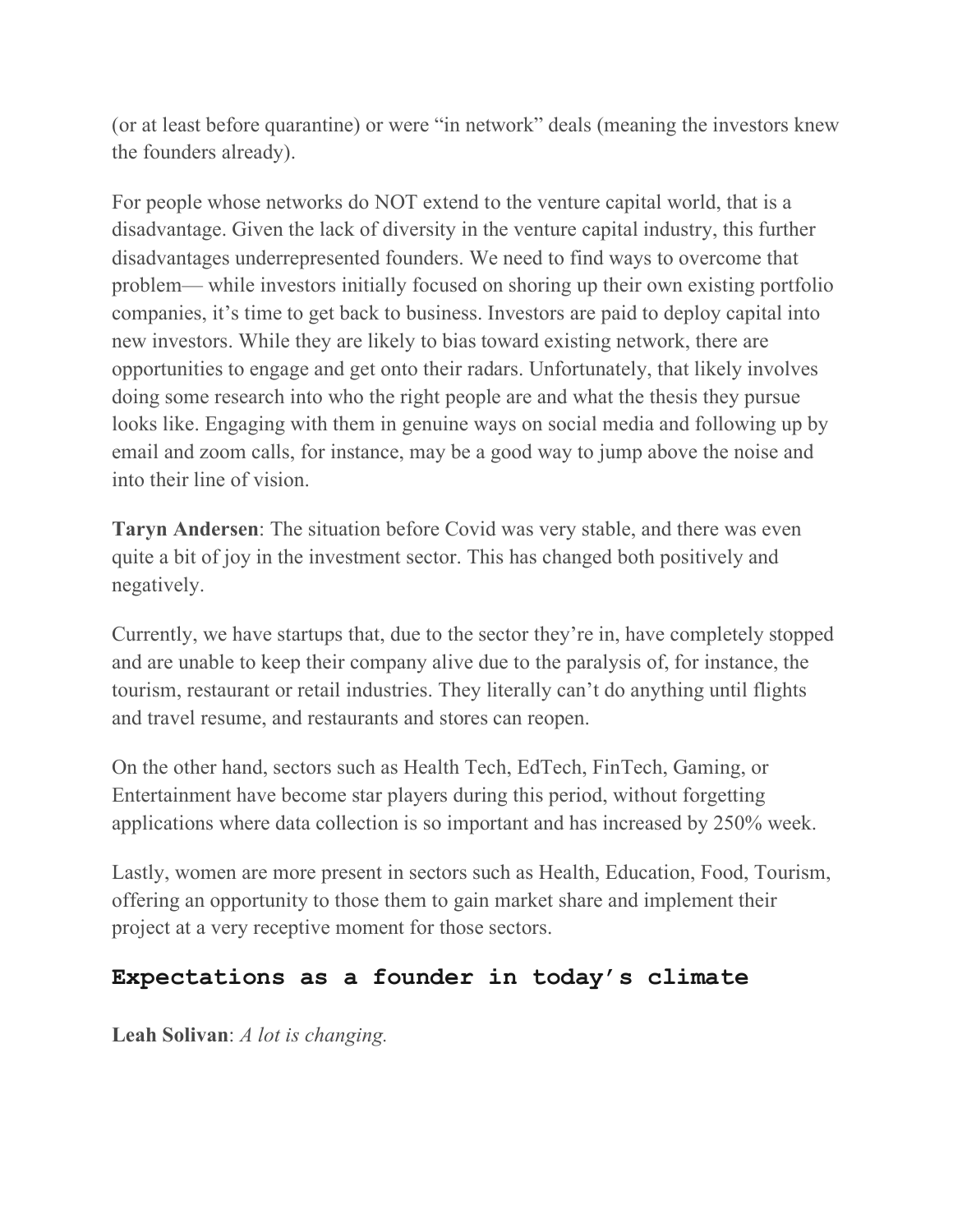Companies should be prepared to shift to realize success, whether it means looking at new product lines to launch, pivoting, restructuring, or cutting your team. These things could ultimately be what will save your company.

These are some of the hardest decisions you'll have to make as founders and leaders. Having resilience, trust in yourself and your mission and vision is going to be key.

Also, there's a potential that your customer base and their behaviors could shift rapidly during this time, which means your product-market fit is going to change. Do you have the right team on now to do that? Will they meet those customer needs?

If you can understand your customer needs and your cashflow, those two things will take you a long way to developing a strategy to weather the storm.

### **Taryn Andersen:** *The realities of being early-stage.*

Taryn Andersen, CEO & Co-Founder at Impulse4women, speaks about what VCs are looking at right now, and what it means for founders.

### **A discussion on shifting valuations**

*This is a particularly important question for women and underrepresented founders, as they traditionally have experienced downward pressure on their valuations. We wanted to learn whether this would be exasperated during this downturn.*

### **Ed Zimmerman:** *Counterbalancing factors.*

It's going to be harder for small funds and newer funds, and even established funds to raise more funds because of jitters in the market, and because asset allocators are going to feel over-exposed to the VC and PE asset class. These are long-term holdings for them, as opposed to much more liquid investments like public company investments. That means we're in for a set of valuation constraints that may persist.

A counterbalance to that is that a lot of your costs will also decline, and, with the current unemployment rate, it's going to be less competitive to retain good talent. This means your dollars will stretch further.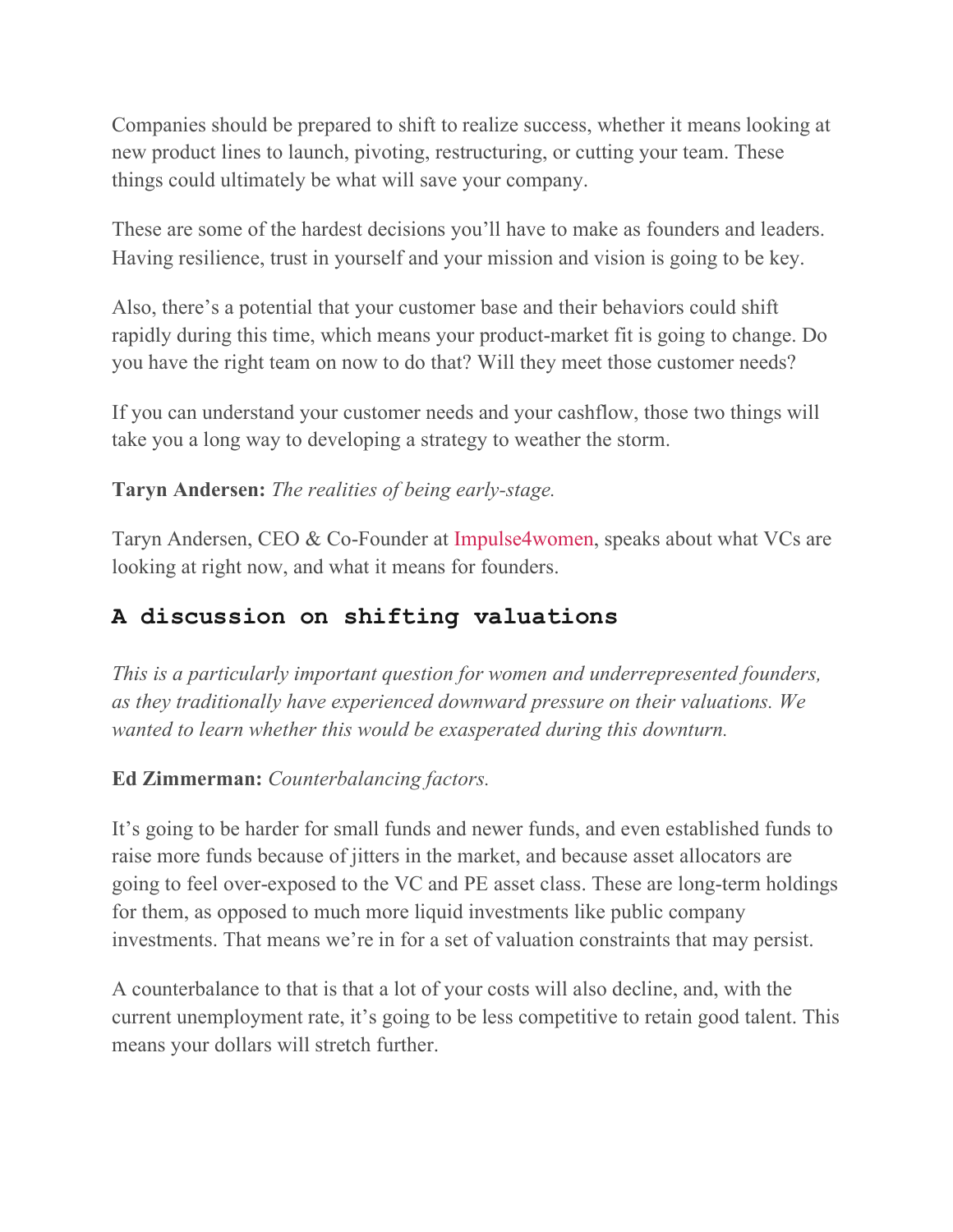All of these factors should inform what you're willing to close on and the speed and certainty of close is going to be really important. References to what market was in valuation six months ago become much less relevant.

### **Leah Solivan:** *12-18 months of downward pressure.*

Leah Solivan, General Partner at Fuel Capital and Founder of TaskRabbit, talks about company valuations during a downturn.

### **Moving forward: Capital and investor landscape**

*Pre-Covid, in the US and elsewhere in the world, it was often communicated in the startup space that VC is one of the only routes available for founders to grow their companies. Women 2.0, EQUALS and UN Women have all consistently focused on educating around and identifying other means of capital and resources. This is even more important now. We wanted to understand what else there is available.*

### **Leah Solivan**: *Bootstrap, bootstrap, bootstrap.*

I maxed out credit cards. You just have to do what you can do. What we're seeing now is that it's hard to get bank loans if you don't have the equity to back them up, and banks are so overwhelmed by PPP loans, they're not even looking at the debt side of things now. You just have to run lean and bootstrap.

### **Ed Zimmerman**: *Be cautious about the government programs.*

They're technical, and they get enforced in interesting ways once they're launched. By thoughtful and keep records. The PPP program has been a hot mess, and has just gotten a lot messier. The concept of bootstrapping is great if you can do it, but there are programs that also have less of a residual carrying cost than the PPP program.

### **Moving forward: Creating a position of strength**

### **Ed Zimmerman**: *Reach outside your network.*

Doing research and spending time doing personalized outreach is going to be really helpful. It's going to be hard because people's investment criteria will be shifting, but looking at who they are and writing something that is immediately compelling or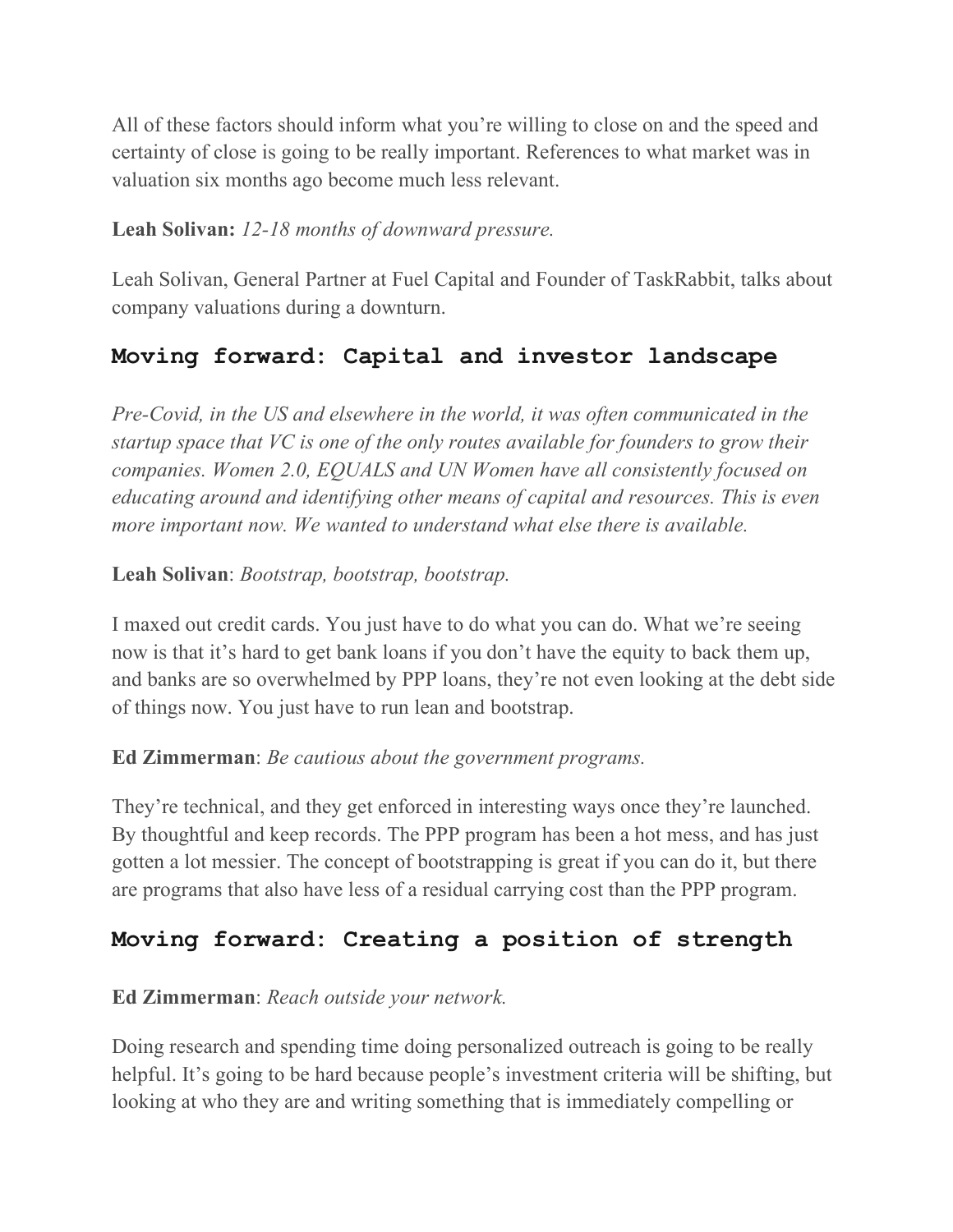engaging with them on social media is a way that you can start a conversation. Those actions are going to need more lead time in this period. You're now in a mode where you're always fundraising, whether it's explicit or not.

### **Leah Solivan**: *Take care of yourself.*

This is a time to not burn yourself out. We're in a marathon, this isn't going to be a quick race. Take the time to make sure you're mentally and physically going to be able to sustain yourself for your company and for your teams.

### **Ed Zimmerman**: *Create better content.*

Ed Zimmerman, Partner at Lowenstein Sandler, discusses the importance of getting ahead through the creation of valuable expert resources.

### **Taryn Andersen**: *Consider stopping*.

One very difficult decision that founders in certain positions and industries may need to consider is whether they should quit. Sometimes this may actually be the best in the long-term.

### **Ed Zimmerman**: *Supportive connections.*

Intersectionality is important. There are additional sets of issues we have to discuss when you keep adding on layers of intersectionality. Affinity groups can be really powerful, and if you find the right ones, they can be very expansive in terms of the types of resources and networks you're connected to.

## **Approaching VCs: Who's investing, how to tackle it, and more**

**Kate Brodock**: *A handful of quick tips and resources.*

Kate Brodock, CEO of Women 2.0 & Founding Partner of W Fund, gives a few of her final thoughts on the matter.

### **Ed Zimmerman**: *Take advantage of pressured VCs.*